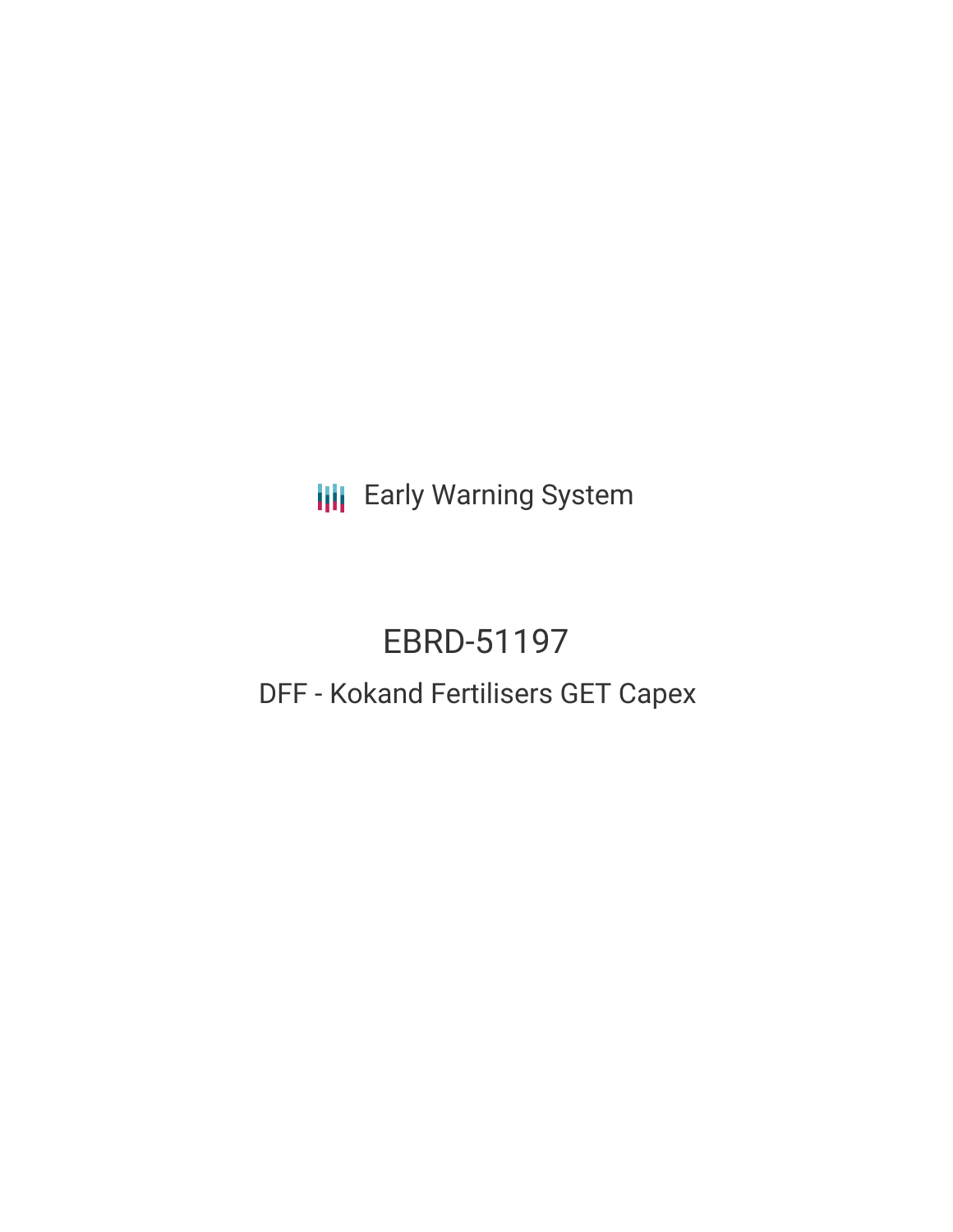

#### **Quick Facts**

| <b>Countries</b>               | Uzbekistan                                              |
|--------------------------------|---------------------------------------------------------|
| <b>Financial Institutions</b>  | European Bank for Reconstruction and Development (EBRD) |
| <b>Status</b>                  | Approved                                                |
| <b>Bank Risk Rating</b>        | B                                                       |
| <b>Voting Date</b>             | 2020-01-24                                              |
| <b>Borrower</b>                | Indorama Kokand Fertilisers and Chemicals JSC           |
| <b>Sectors</b>                 | Construction, Industry and Trade                        |
| <b>Investment Type(s)</b>      | Loan                                                    |
| <b>Investment Amount (USD)</b> | $$22.50$ million                                        |
| <b>Project Cost (USD)</b>      | $$45.00$ million                                        |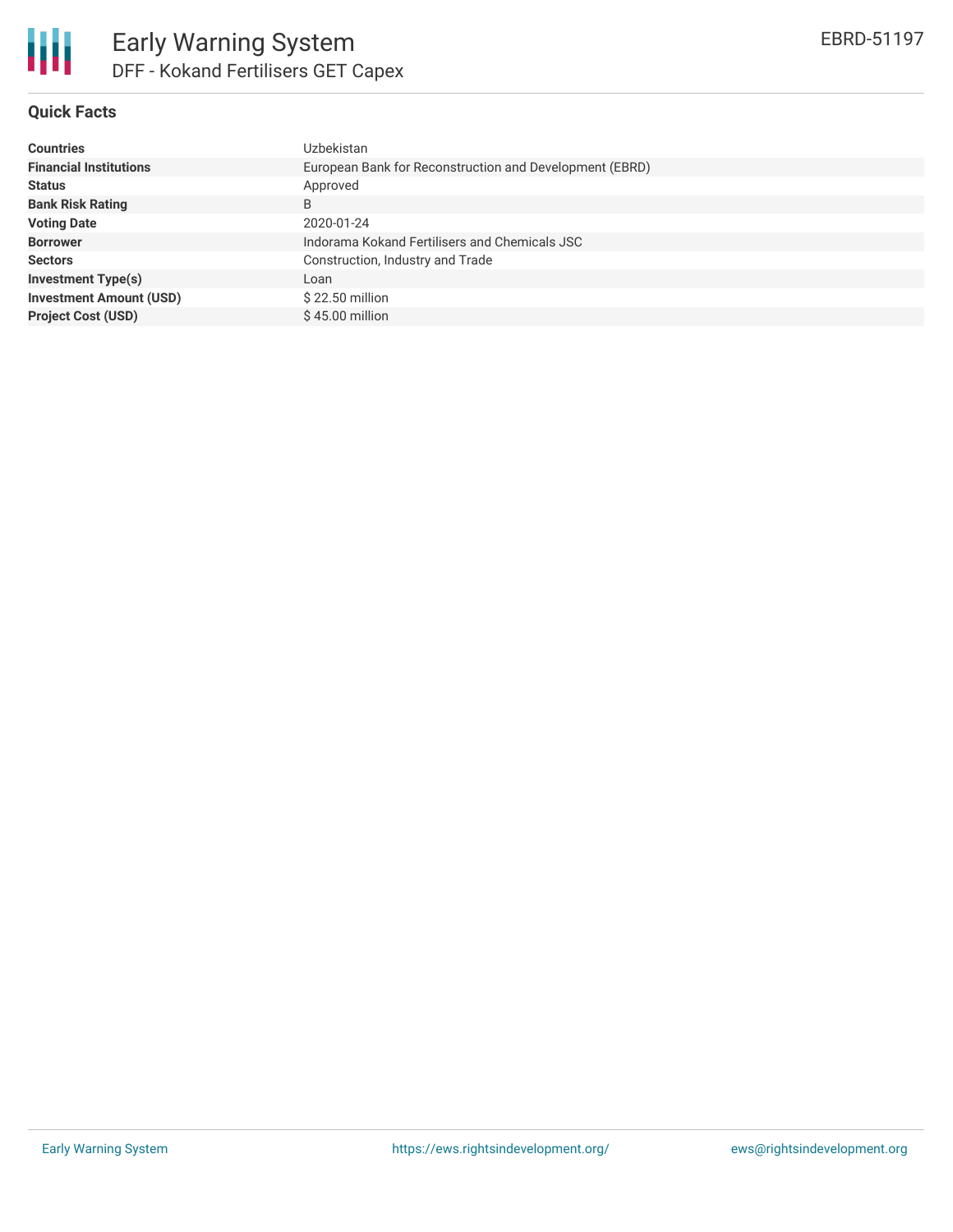

#### **Project Description**

According to the Bank's website, this project provides financing for the modernization and implementation of an energyefficient capex programme for the recently privatized JSC Indorama Kokand Fertilizers and Chemicals (previously JSC Kokand Superphosphate Plant).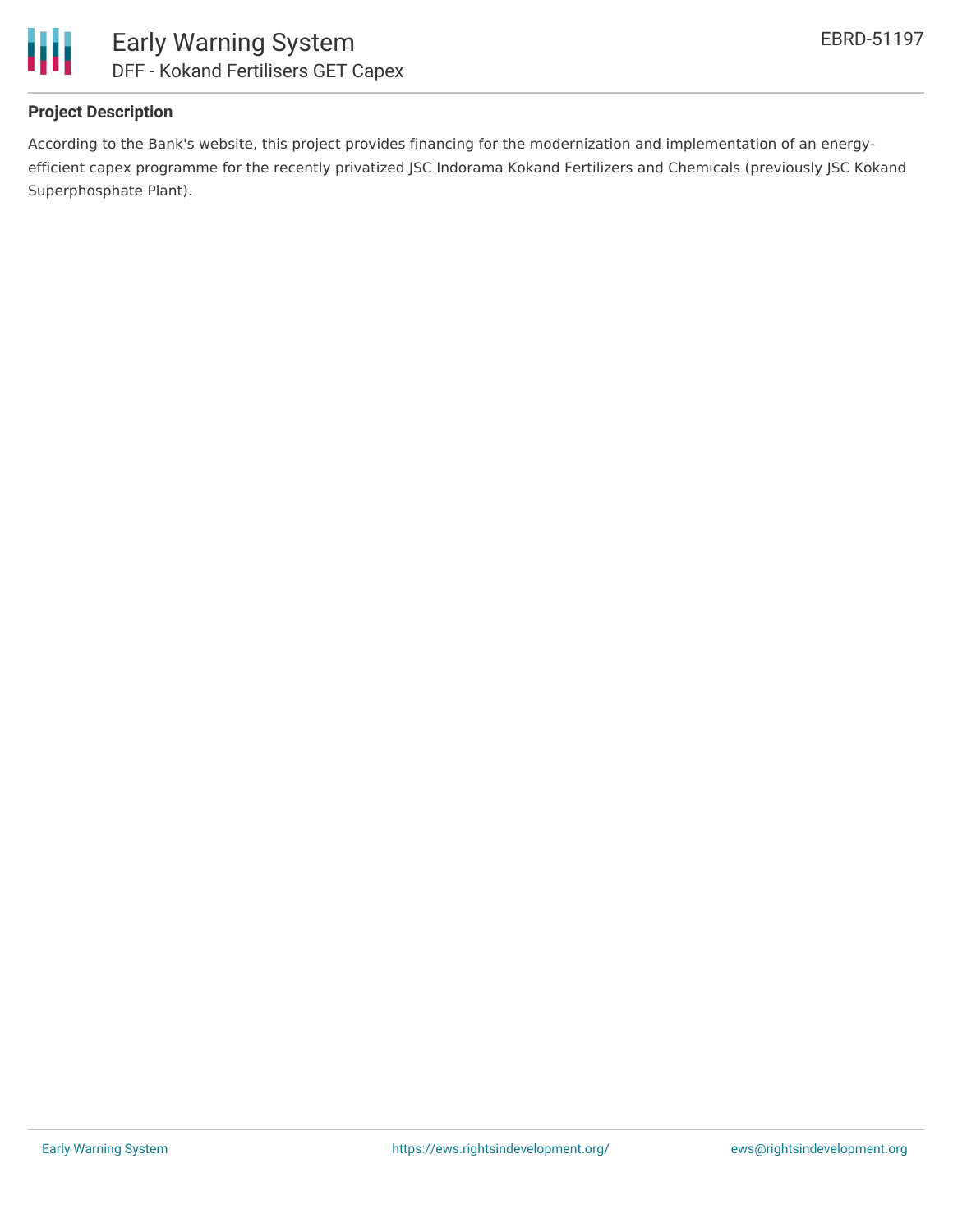

## Early Warning System DFF - Kokand Fertilisers GET Capex

#### **Investment Description**

European Bank for Reconstruction and Development (EBRD)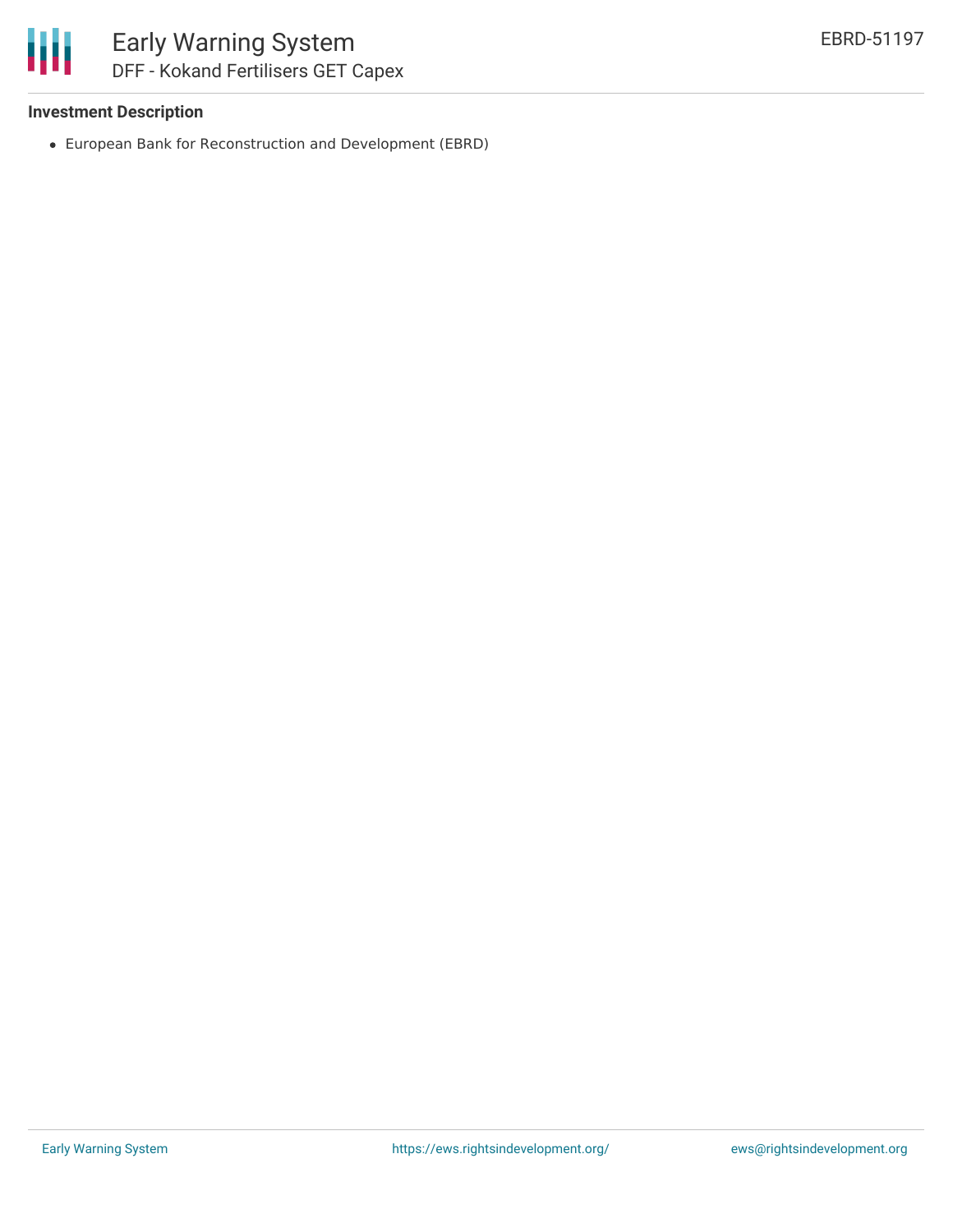

#### **Private Actors Description**

According to the Bank's website, Indorama Holdings B.V. currently owns 95.54 percent of the company. The remaining shareholding belongs mainly to current and former company employees. Indorama Holdings B.V. is a wholly-owned subsidiary of Indorama Corporation Pte. Ltd., domiciled in Singapore ("IRC").

IRC is the holding company of Indorama Group, one of Asia's leading industrial conglomerates with wide interests in petrochemicals, fertilisers and related downstream businesses. IRC is wholly-owned for the benefit of Mr. S.P. Lohia and his family. Indorama Group was established in 1975 in Indonesia. It is West Africa's largest of petrochemicals, including olefins, polyolefins, phosphoric acid, phosphate fertilisers, ammonia, and urea, and one of the world's largest producers of synthetic disposable gloves.

Together with its associate, Indorama Ventures Public Company Limited, domiciled in Thailand, Indorama Group is the world's leading producer of polyester and the leading producer of polyester feedstock (PX, PTA, and MEG) and man-made fibers. Its manufacturing activities are spread across 136 sites in 37 countries with a total sales volume of almost 25 million tons a year and annual sales value of over US\$15 billion.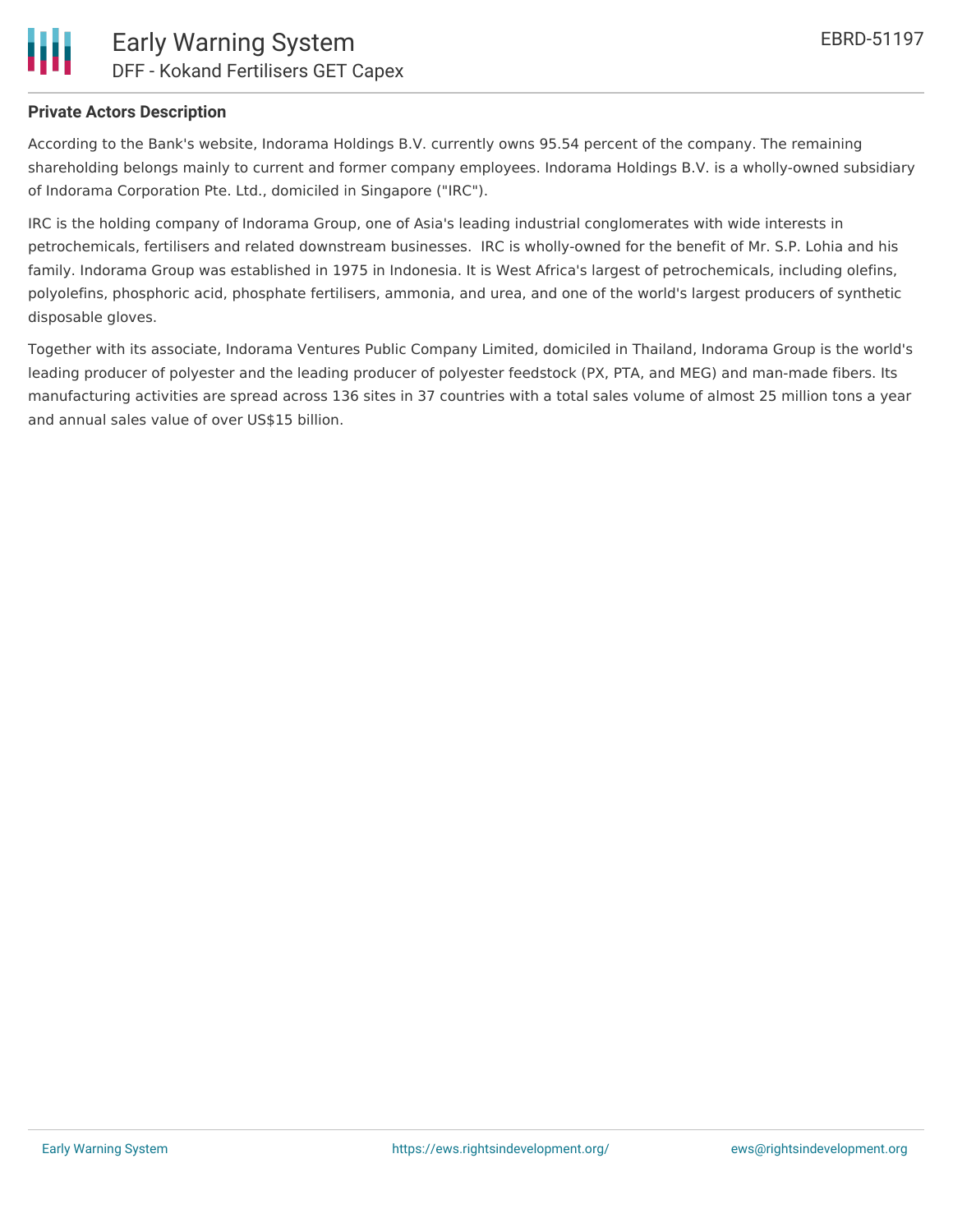

### Early Warning System DFF - Kokand Fertilisers GET Capex

| <b>Private Actor 1</b>   | 1 Role                   | <b>Private Actor</b> Private Actor<br>1 Sector |                          | <b>Relation</b> Private Actor 2               | <b>Private Actor</b><br>2 Role | <b>Private Actor</b><br>2 Sector |
|--------------------------|--------------------------|------------------------------------------------|--------------------------|-----------------------------------------------|--------------------------------|----------------------------------|
| $\overline{\phantom{a}}$ | $\overline{\phantom{0}}$ | $\overline{\phantom{a}}$                       | $\overline{\phantom{0}}$ | INDORAMA CORPORATION PTE. LTD.                | Parent Company -               |                                  |
|                          |                          | $\overline{\phantom{a}}$                       | $\overline{\phantom{a}}$ | Indorama Holdings B.V.                        | Parent Company -               |                                  |
| -                        | -                        | $\overline{\phantom{0}}$                       | $\overline{\phantom{a}}$ | INDORAMA KOKAND FERTILISERS AND CHEMICALS JSC | Client                         | $\,$                             |